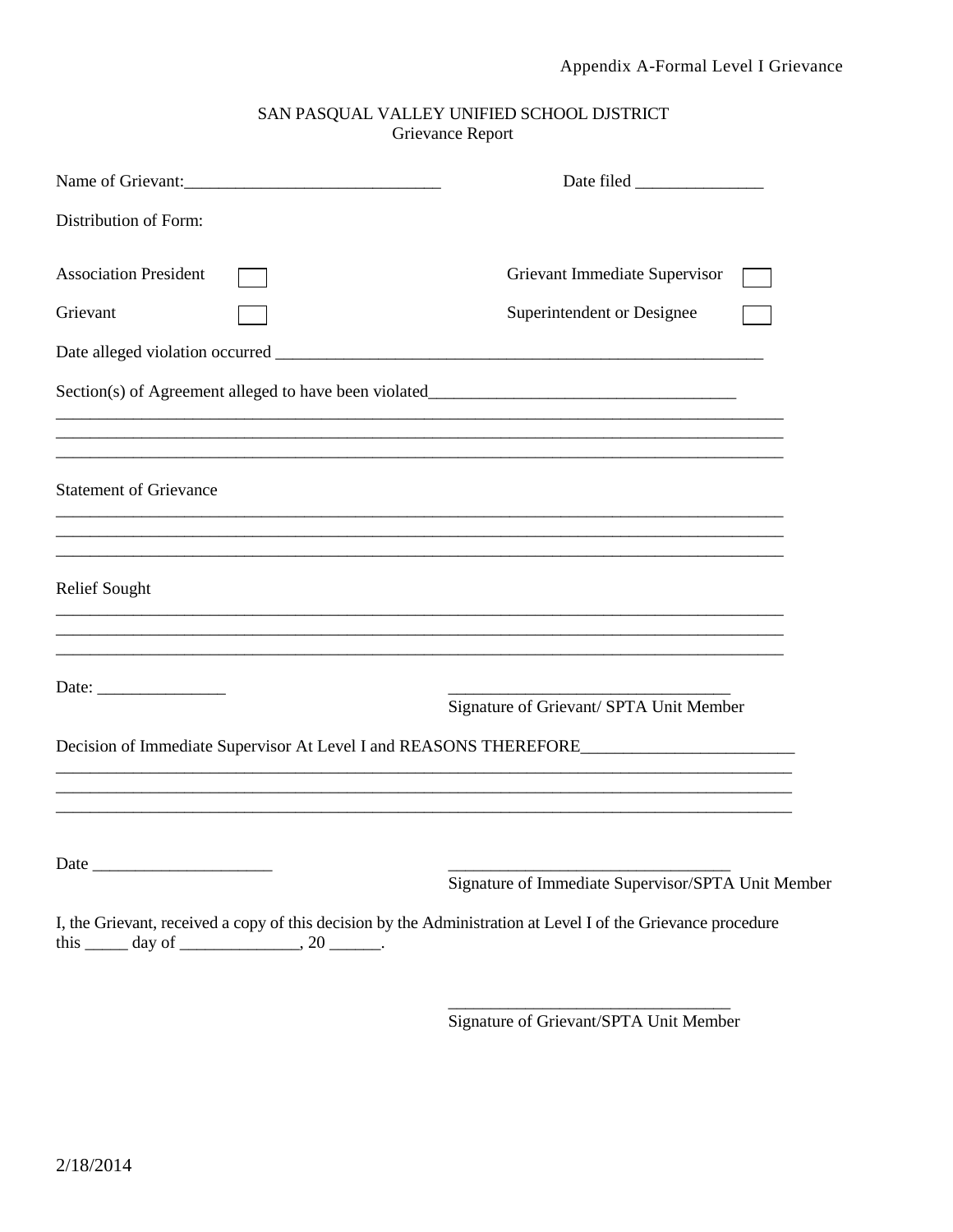| SAN PASQUAL VALLEY UNIFIED SCHOOL DISTRICT |  |
|--------------------------------------------|--|
| Grievance Report                           |  |

| Name of Grievant:                                        |                                                                                                                                                                                             |
|----------------------------------------------------------|---------------------------------------------------------------------------------------------------------------------------------------------------------------------------------------------|
| Distribution of Form:                                    |                                                                                                                                                                                             |
| <b>Association President</b>                             | Grievant Immediate Supervisor                                                                                                                                                               |
| Grievant                                                 | Superintendent or Designee                                                                                                                                                                  |
|                                                          |                                                                                                                                                                                             |
|                                                          | Section(s) of Agreement alleged to have been violated____________________________                                                                                                           |
| <b>Statement of Grievance</b>                            | <u> 1989 - Johann Stoff, amerikansk politiker (d. 1989)</u>                                                                                                                                 |
| <b>Relief Sought</b>                                     | <u> 1989 - Johann Stoff, amerikansk politiker (d. 1989)</u>                                                                                                                                 |
| Date: $\qquad \qquad$                                    | <u> 1989 - Johann Stoff, deutscher Stoff, der Stoff, der Stoff, der Stoff, der Stoff, der Stoff, der Stoff, der S</u><br>Signature of Grievant/ SPTA Unit Member                            |
|                                                          | Decision of Immediate Supervisor At Level II and REASONS THEREFORE<br><u> 1989 - Johann Stoff, deutscher Stoff, der Stoff, der Stoff, der Stoff, der Stoff, der Stoff, der Stoff, der S</u> |
|                                                          |                                                                                                                                                                                             |
|                                                          | Signature of Immediate Supervisor/SPTA Unit Member                                                                                                                                          |
| this $\_\_\_\$ day of $\_\_\_\_\_\$ , 20 $\_\_\_\_\_\$ . | I, the Grievant, received a copy of this decision by the Administration at Level II of the Grievance procedure                                                                              |

\_\_\_\_\_\_\_\_\_\_\_\_\_\_\_\_\_\_\_\_\_\_\_\_\_\_\_\_\_\_\_\_\_ Signature of Grievant/SPTA Unit Member